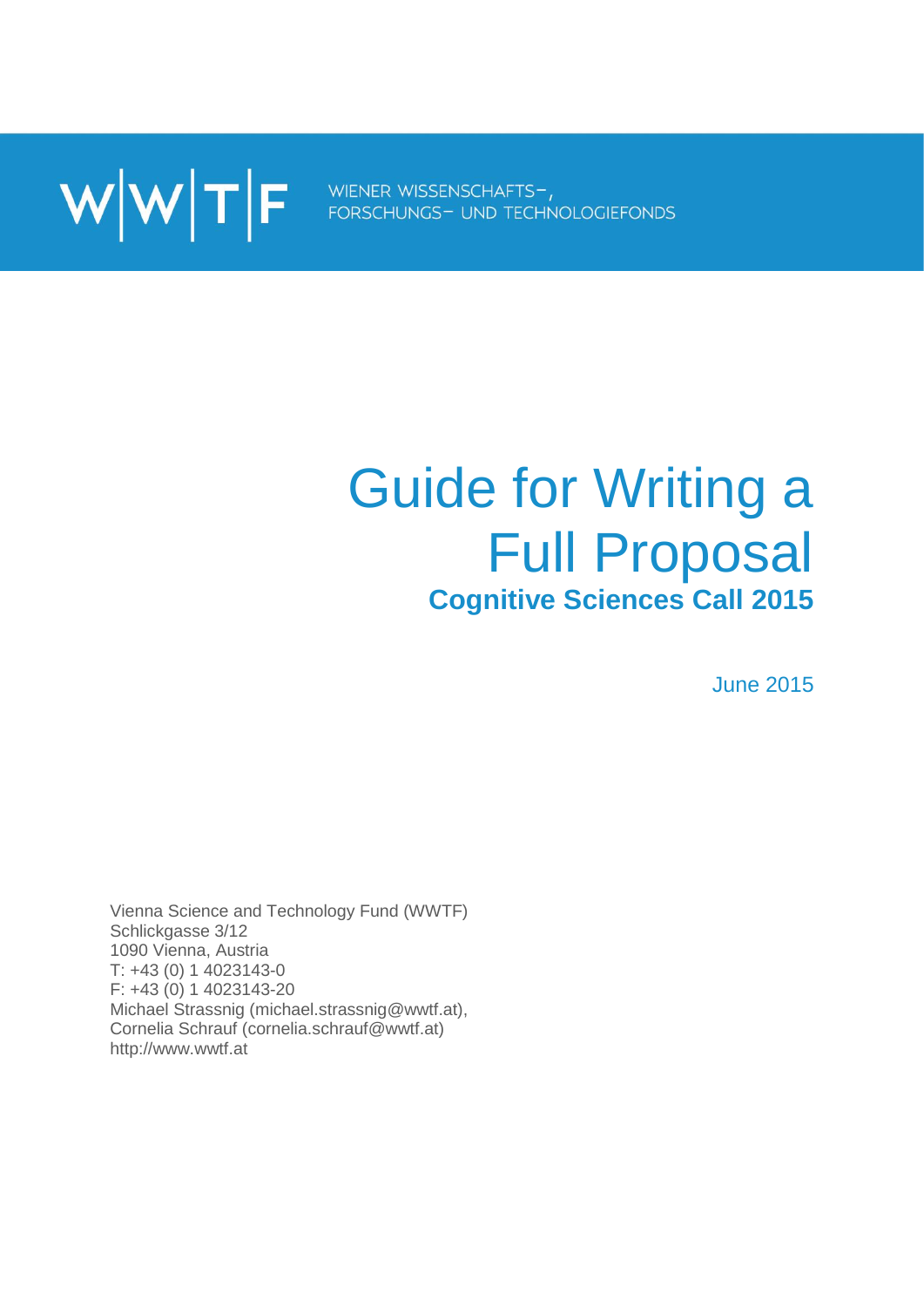## **About WWTF**

The Vienna Science and Technology Fund (WWTF) is the only larger Austrian private nonprofit organization established to promote science and research. WWTF started its funding activities in 2003. According to its statutes, WWTF aims to fund excellent scientific research(ers) following the highest international standards in order to promote Vienna as a city of science and research.

WWTF provides substantial funding for larger multi-annual research projects at home institutions located in Vienna ("Project Funding"), as well as striving to attract excellent researchers from abroad to Vienna ("Science Chairs", "Vienna Research Groups for Young Investigators"). WWTF runs calls resulting in a strong competition for funding.

Currently, WWTF runs the following thematic programmes: "Life Sciences" (\*2003), "Mathematics *and* ..." (\*2004), "Information and Communication Technology" (\*2008), and "Cognitive Sciences" (\*2011). The financial resources of WWTF originate from the "*Privatstiftung zur Verwaltung von Anteilsrechten*" from which WWTF receives about seven to nine million € annually.

In addition, WWTF runs the following funding programmes for the City of Vienna: The "University Infrastructure Programme" (\*2006), "Social Sciences and Humanities in Vienna" (\*2008), "Vienna Research Groups for Young Investigators" (\*2010) with a total annual funding volume of about four to five million €.

While the thematic funding programmes are established in close coordination with Viennese RTD policy and initiatives, the review and selection process lies strictly in the hands of international scientists not employed in Austria. For each call, an appropriate international expert jury is established. Additionally, for each proposal written peer reviews are obtained internationally. During a two-day meeting in Vienna the juries formulate a funding recommendation based on the reviews and on their own expertise. This recommendation is then formally accepted by the WWTF Board of Directors.

The governing body is the WWTF Board of Directors. It is complemented by the WWTF Advisory Board composed of Viennese scientists and representatives from the areas of economics, society and politics. WWTF office manages all funding activities and is the contact point for all applicants and funded persons.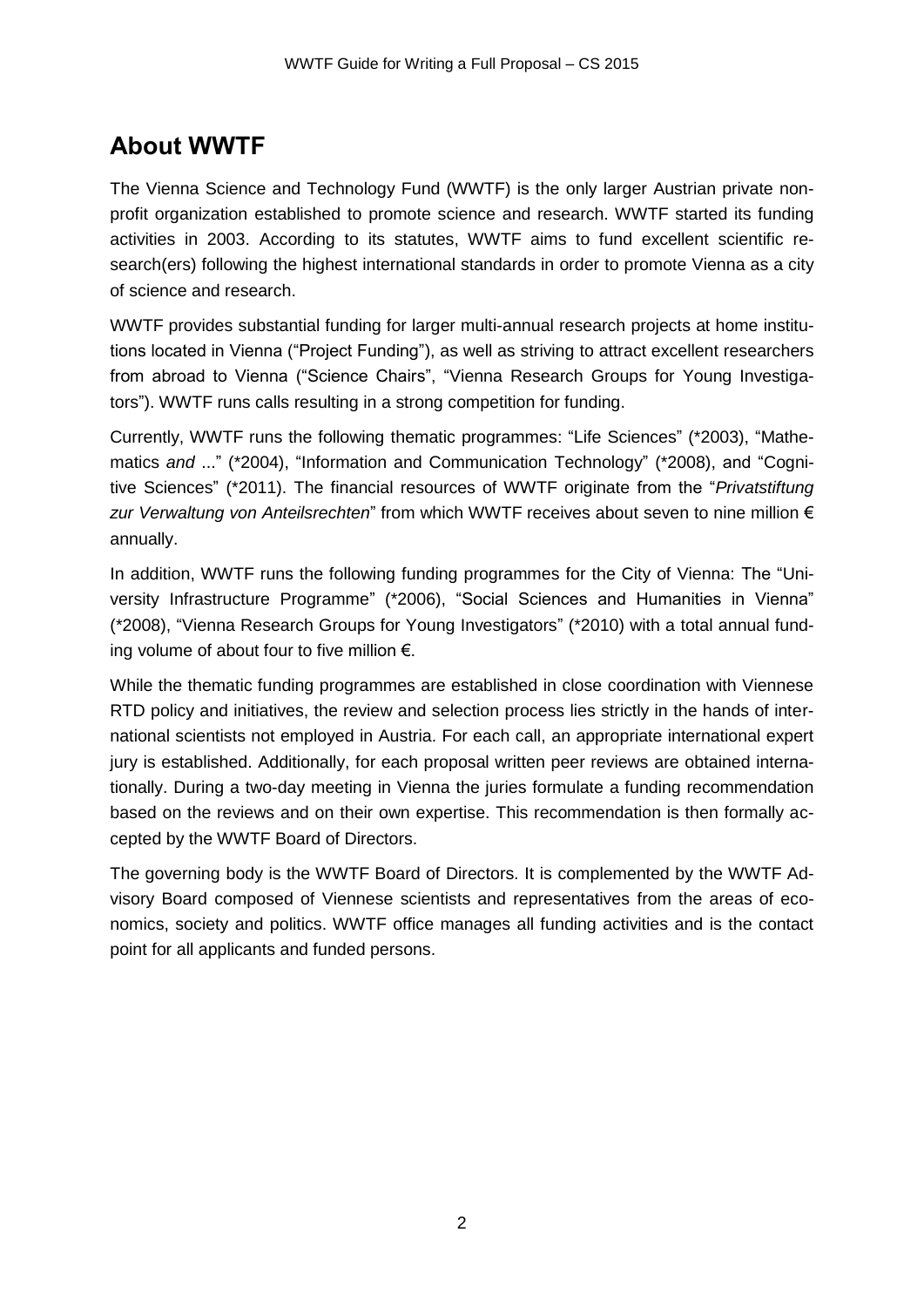## **Important Issues**

The **Call Fiche** including contact information of the WWTF call managers is available at [www.wwtf.at.](http://www.wwtf.at/) The formal criteria for a WWTF CS 2015 project include a minimum funding volume of 200.000 € with an upper range of up to 600.000 € and a planned duration of 2-4 years. In total, 3 Mio. € are dedicated to his call.

The **Principal Investigator (PI)** of a WWTF project must have a Viennese home institution to which the project is affiliated to. This includes researchers moving to Vienna with a Viennese affiliation and work place in case of funding. Project partners outside of Vienna may receive funding of up to 20% of the total funding applied for. Partners outside Vienna are an option; they are neither obligatory nor a formal criterion for acceptance.

For **universities**, WWTF projects are treated according to §27 of the "Universitätsgesetz 2002". Therefore, authorized signatures from the university / scientific institution acting as home institution are mandatory for submission. In case of funding, the home institution will be the formal contract partner for WWTF with the principal investigator taking full scientific and financial responsibility.

WWTF funding may be used for all project-related costs; however, the main focus should be on funding scientific personnel. Everybody employed in a WWTF-funded project should get a fair contract with at least a *minimum wage* according to the "Kollektivvertrag" (collective agreement) of the Austrian Universities or – for staff employed at non-university institutions – according to the standards of the Austrian Science Fund (FWF) standards available online at [http://www.fwf.ac.at/de/forschungsfoerderung/personalkostensaetze/.](http://www.fwf.ac.at/de/forschungsfoerderung/personalkostensaetze/) A *maximum total employment* is set at 100%. The personnel categories are:

- **Senior Personnel:** highly qualified scientists, usually already in permanent employment
- *Post Doc:* or equivalent qualification, including Senior Postdocs
- *PhD Student:* or equivalent qualification
- *Diploma Student:* Bachelor or Master students
- *Office/Technician:* office staff or technical staff (proportional funding only)

The funding by WWTF under this scheme is not intended to cover investment in general infrastructure, however pro rata depreciation rates for the project duration are fundable for **equipment** necessary for the project. WWTF funding also covers **materials** (consumables and small devices up to 1,500 € each), **travelling costs** (incurred for attending project related scientific events and invitations), **publication costs** (including costs for patent filing and open access publication), **workshops / conferences** (costs incurred by own scientific events), and **other project related costs**. However, non-personnel cost must be balanced, as WWTF focuses on funding people.

WWTF pays a **maximum of 20% overhead**. Overhead ("indirect costs") is calculated as 20% of the direct costs of the project. The total funding volume is calculated as direct + indirect costs. A separate project account / SAP number for bookkeeping is necessary for each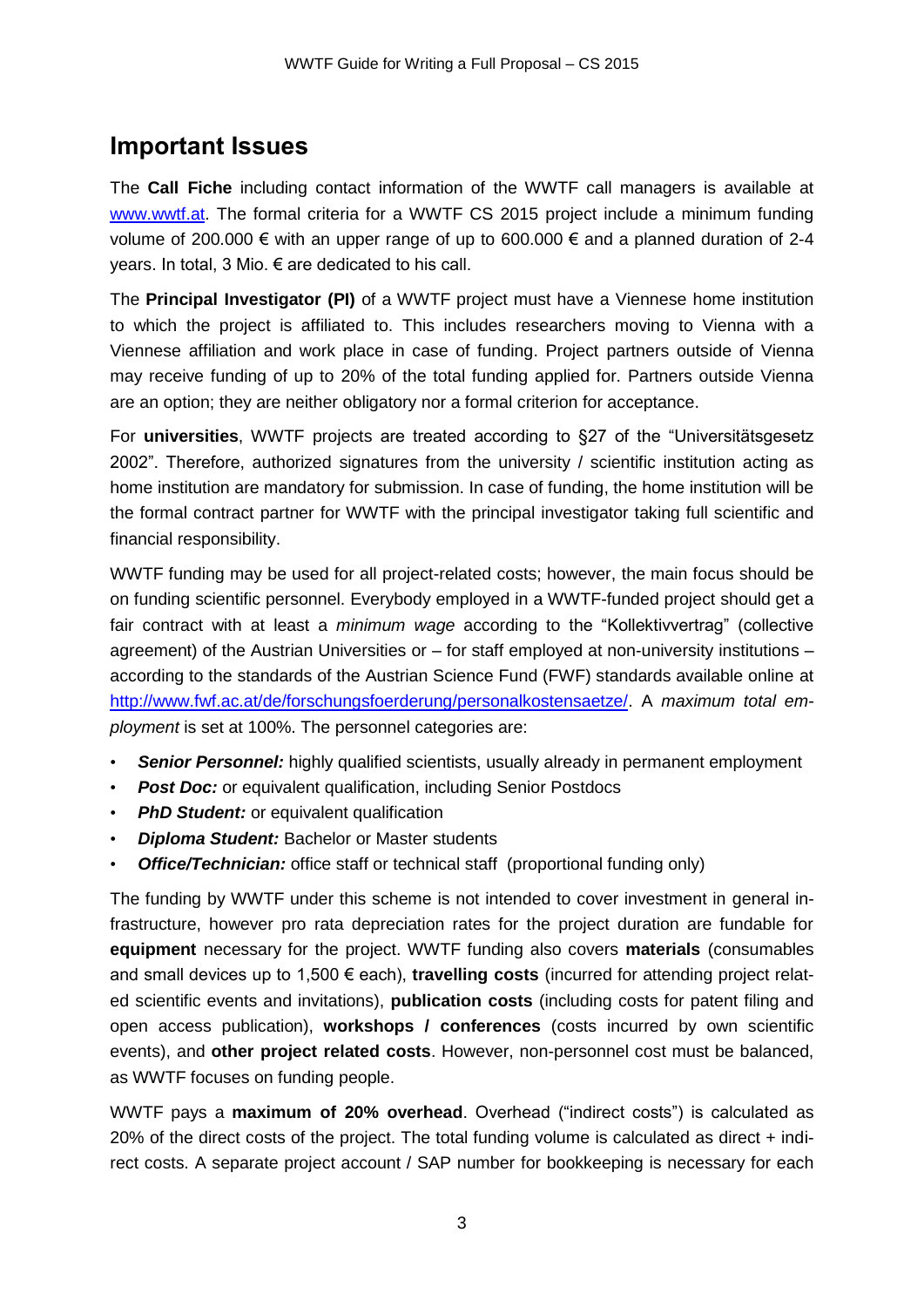project and the direct costs must be reported to WWTF. The overhead is paid as a flat rate with no strings attached. Kindly attend to the overhead regulations of the involved institutions.

**Compliance with the rules for good scientific practice** is mandatory even at the proposal stage.

# **Funding Criteria**

This WWTF call aims to support teams of scientists that would like to conduct multi-annual innovative interdisciplinary scientific research projects in the field of Cognitive Sciences.

The key selection criterion for this call is **scientific quality**, i.e., both the applicants and the submitted project must be scientifically outstanding. Proposals must **bring together scientists from two to three different research disciplines** to address innovative research questions in the field of Cognitive Sciences in order to **advance the understanding of cognition and behaviour in humans, animals and/or artificial cognitive systems**. WWTF provides funding for scientific research projects which should

- include empirical data (i.e. purely theoretical approaches will be excluded),
- improve the understanding of current substantial research questions in the Cognitive Sciences and thus demonstrate how the proposed work advances the Cognitive Sciences as a field. Researchers that investigate from an interdisciplinary approach the neural substrate underlying cognition and behaviour are encouraged to submit a proposal,
- be characterized by a well-defined scientific research plan that includes clearly identified research questions, specified hypotheses, and a catalogue of sound methods to address the research questions,
- have a proposing team of researchers demonstrating a solid scientific track record according to the academic age and reflecting the interdisciplinary nature of the call.

Young and female scientists are especially encouraged to apply and to act as Principal Investigators.

## **Evaluation Process**

In this call a **two-stage submission process** is applied. Full proposals have to be submitted upon invitation by **August 20, 2015, 2pm**.

#### **Evaluation procedure in detail:**

The evaluation of full proposals is carried out through a combination of remote assessment by international reviewers and a panel meeting of international experts in Vienna. **Two jury members** are assigned to each proposal which at first undergoes **written peer review** by at least three international reviewers. The content of the full proposal must be consistent and in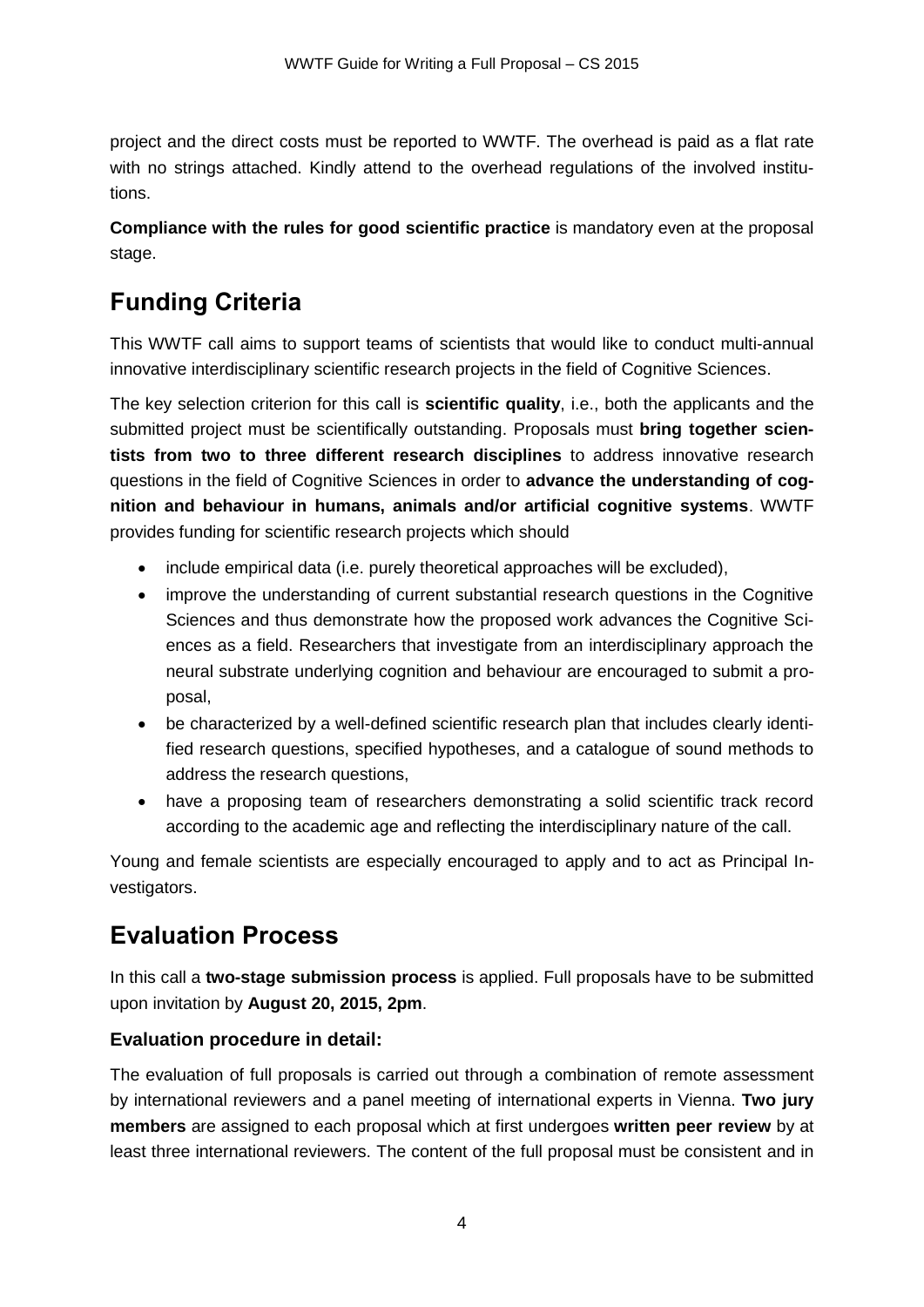accordance with the successful short proposal, extending it by providing full details about the approach, state of the art, etc.

**Jury meeting (end of November)** in Vienna: At this meeting, the funding recommendation to the WWTF Board of Directors will be made. It includes the comprehensive evaluation of all proposals on basis of written peer reviews and the jury´s own expertise resulting in a recommendation "to be funded" or "not to be funded" for each proposal.

**The formal funding decision** (confirmation of jury recommendation) will be made by WWTF Board of Directors in December 2015.

*Applicants will receive anonymized full text reviews and a summary of the jury discussion after the formal funding decision.*

## **How to use WWTF's Online Submission System**

- 1. Go to [https://funding.wwtf.at](https://funding.wwtf.at/)
- 2. **Log in**, choose the call and your short proposal
- 3. **Full proposal**: fill in requested information in *online forms* and *upload requested files* (in PDF format). **You can save the current status of your proposal at any time and access the system multiple times and edit provided information.**
- *4.* **Submit proposal**: the submit button becomes active only after all requested information has been filled in and uploaded; **Please be aware that after submission no changes are possible anymore.**

*Note: The submission system closes at 2 pm on the day of the deadline. The full proposal has a size limit of maximum 5 MB.*

# **Required Structure of a WWTF Full Proposal**

Applications to WWTF undergo an assessment by international scientists, thus all proposals must be written in **English**. Please write precisely and to the point but go into enough detail to allow an evaluation by international peers!

The information for the full proposal consists of a part that is written "offline" with a word processors as well as information that need to be added directly in the online submission system.

- 1. **Offline / word processing part** of the proposal:
	- Some parts of the full proposal must be written offline with a word processing programme to allow images, tables, etc. and then uploaded (as a PDF file) to the WWTF submission system.
	- You may use the word-processing software of your choice but we kindly ask you to use a **common font type such as Arial and a font size of 11pt. Line spacing should be between 1.3 and 1.5**.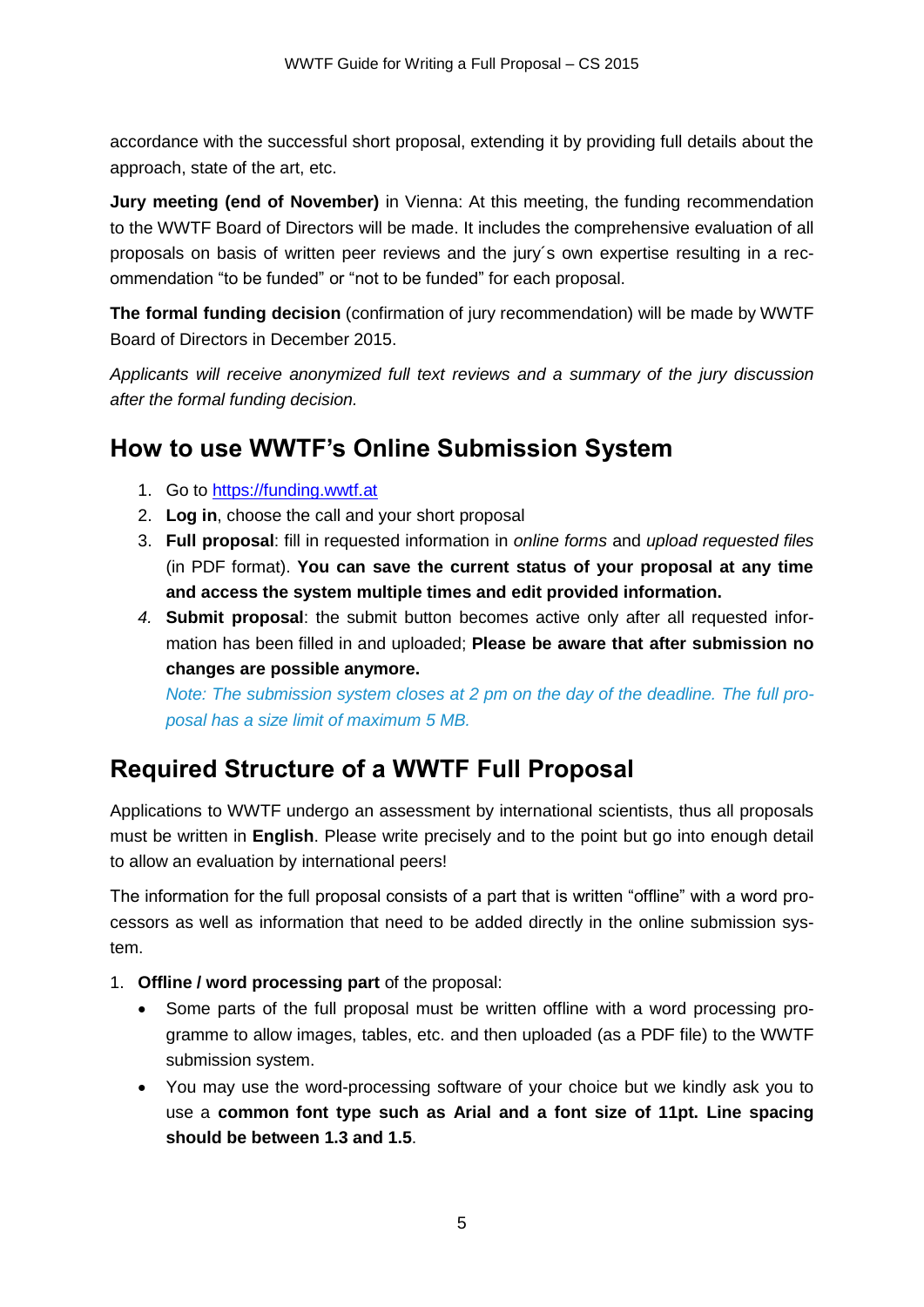- Please do **not add any header or footer** (such as page numbers, proposal number, title of proposal) in the word processing file since this information will be added automatically upon upload of the PDF generated by the word processing programme.
- You **may include figures, tables**, etc. to improve the scientific presentation. Please note that the size limit for the overall proposal is 5 MB, thus, think of the appropriate resolution/file size of the figures.
- The length of the offline part of the **full proposal must not exceed 14 pages** maximum. Please note that the system refuses upload if this number is exceeded.
- Keep in mind that the **full proposal is an extension of the short proposal** you have already submitted. Thus, substantial changes of in the project may impact the evaluation of the project by the jury.
- 2. **Online part** of the proposal:
	- Note that the title of research project, keywords and the key applicants (PI, Co-PI, and core team members) must be identical to those on the short proposal. No substitution, deletions or additions of key applicants are allowed!

## **1. Project Summary (online form)**

- **Basic information** of the project such as the title is already filled-out. Information is transferred from the short proposal. The project duration can be changed, however major deviations from the short proposal must be thoroughly justified.
- **General description** (**max. 1.200 characters**) in German language is mandatory and will be used by WWTF for public relations work (such as WWTF webpage) in case of funding but will not be visible in the final electronic proposal and print-out (for jury and peer reviewers). We ask you to use a public style abstract and not simply translate the scientific abstract into German.
- **Scientific abstract** in English (**max. 1.500 characters**) will be the first information jury members and peer reviewers read.
- **Excluded peers** (for peer review) (optional, max. 3): Applicants may exclude up to three peers from reviewing your proposal without indicating any reasons. The names will be stored in the WWTF database and will not be visible in the electronic proposal and print-out. Please note that we will review internationally only, thus, no reviewer with an Austrian affiliation or with very close links to Austrian research will receive the proposal.
- **Suggested peers** (for peer review): Applicants must suggest three international peers from a field of competence that enables them to review the proposal. No previous publication activity or research cooperation with the suggested reviewer should be evident. Please provide up to five keywords or phrases that describe the reviewers' fields of competence to enable a balanced set of reviewers to be chosen.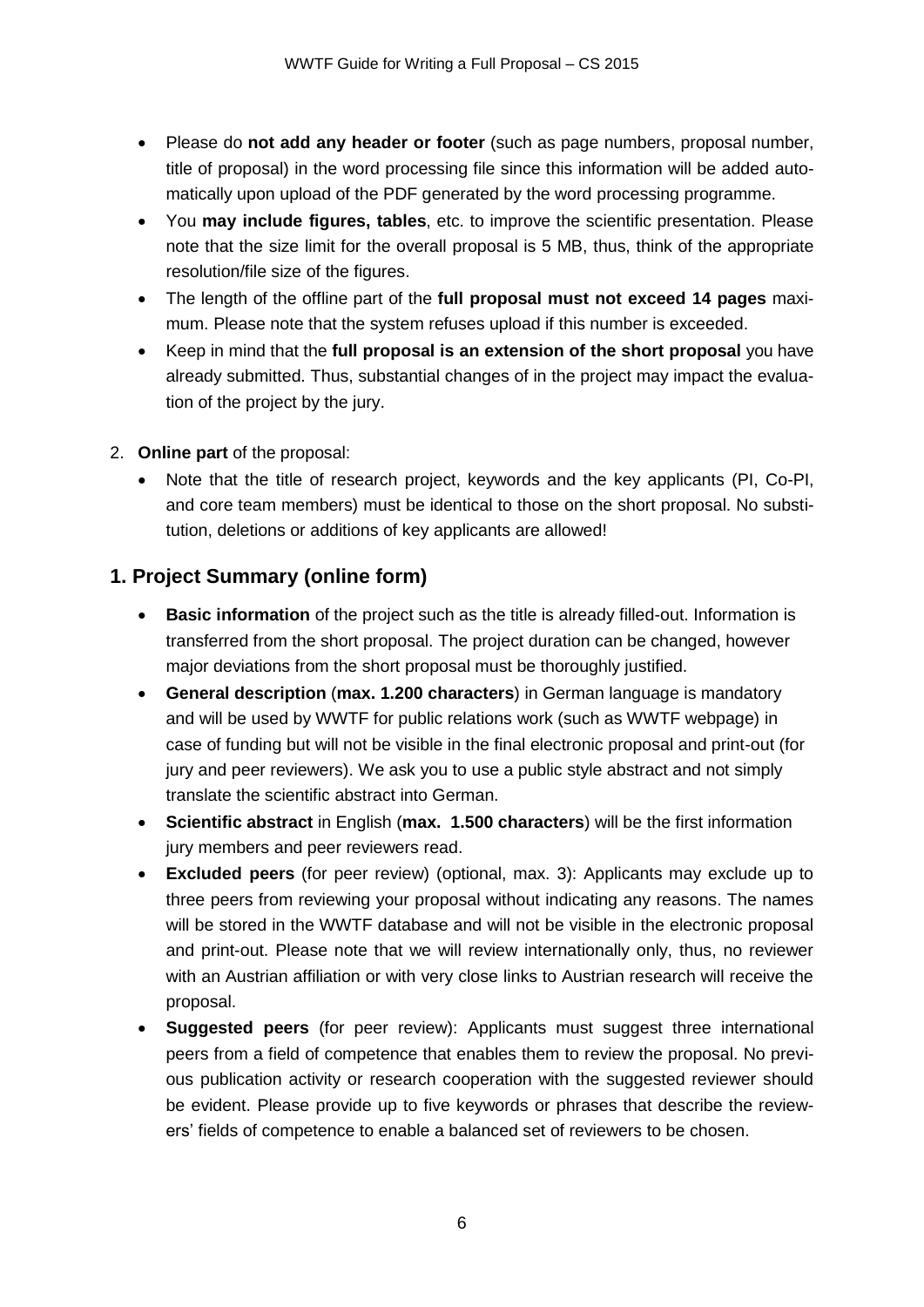## **2. Research Project (max. 14 pages, PDF upload) (template is provided)**

Page numbers are indications about the expected length of each part, however, we allow for some flexibility between subchapters if this serves the more precise presentation of the project. However, please note that the omission of particular parts may result in a negative evaluation.

- Project **description** (about 4 pages)
	- o **Subject of the research**
	- o **State of the art and key scientific challenges: Please consider here also the interdisciplinary aspects of your project.**
	- o **Hypotheses and research questions**
- **Objectives and expected outcomes** (about 1 page)
	- o **Objectives of the project**
	- o **Expected results and outcomes:** should include also a concise dissemination strategy of your project
- **Innovativeness and relevance** (about 2 pages)
	- o **Contribution and relevance** of the work to the cognitive sciences: Describe the scientific relevance and contribution of the proposed work for the field of cognitive sciences and the timeliness of the research.
	- o **Innovative aspects of the proposal:** What are the innovative aspects of the project? *Optional: is there a societal/economical (mid-term) relevance implicated?*
	- o **Interdisciplinarity:** Why is an interdisciplinary approach needed to answer the research questions? What are the benefits of such an approach? How did the idea of the interdisciplinary project arise? What measures will be taken to ensure the collaboration across disciplines?
- **Methodological approach** (about 4 pages)
	- o **Methodology and research plan:** By which methods do you aim to reach the objectives of the project? Justify the choice of the empirical data you use (including a rationale for the selection of the research subjects). What does each involved discipline contribute in terms of methods? Include a research plan that demonstrates the process of your work.
	- o **Feasibility and risk management:** Provide a short assessment of the feasibility of your approach. What are potential risky aspects in your research and how do you deal with it, if results fail to realize? If applicable: describe how you get access to research subjects and other essential but not easily available means of research (e.g. imaging facilities).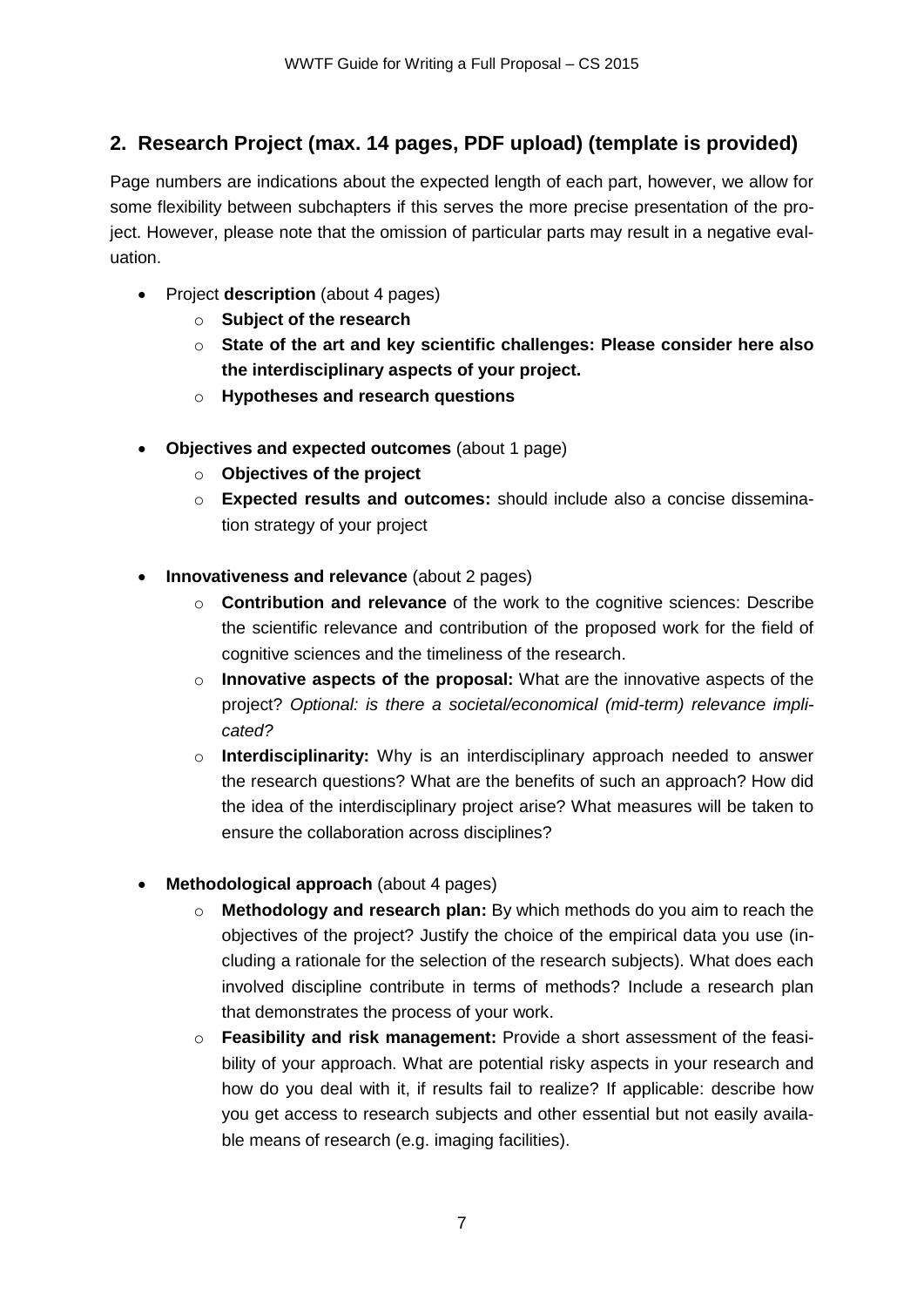- o **Potential ethical aspects:** What potential ethical aspects are touched by your research?
- **Roles of personnel** (about 1,5 page)
	- o **Roles and competences of key researchers** in the project: including information how each researcher contributes to the interdisciplinary nature of the project
	- o **Project management**
	- o **Research environment:** Please concisely describe in what research environment (group, department, network …) the project will be immediately embedded.
- **Key references** (about 1,5 pages): Please focus in the most relevant literature. Every citation must have a reference. Every reference must refer to a citation in the text. Use a reference style common in your field. Highlight (e.g. in bold face) a maximum of ten key publications representing the state of the art in the respective research area(s).

#### **Online form**

- Confirmation if an **approval of an ethics committee / institutional review board** is required or not. If yes, confirm that necessary permits will be obtained.
- Upload Template "Research Project"

#### **3. Project Team (online form)**

- Persons and their roles filled into the system for the short proposals (PI, Co-PI, core team members) cannot be changed or deleted.
- Further persons with no "key role" (all but PI, Co-Pi, core team members) can be added. This is relevant to calculate the project budget.

|                 | Title: *            | First/given name(s): *<br>C. | Last name/sumame: *             |
|-----------------|---------------------|------------------------------|---------------------------------|
|                 | Year of birth: *    | Highest academic title:      | Date of doctorate: (dd.mm.yyyy) |
| Institution: *  |                     |                              | ¢                               |
| Staff category* | -- please select -- |                              |                                 |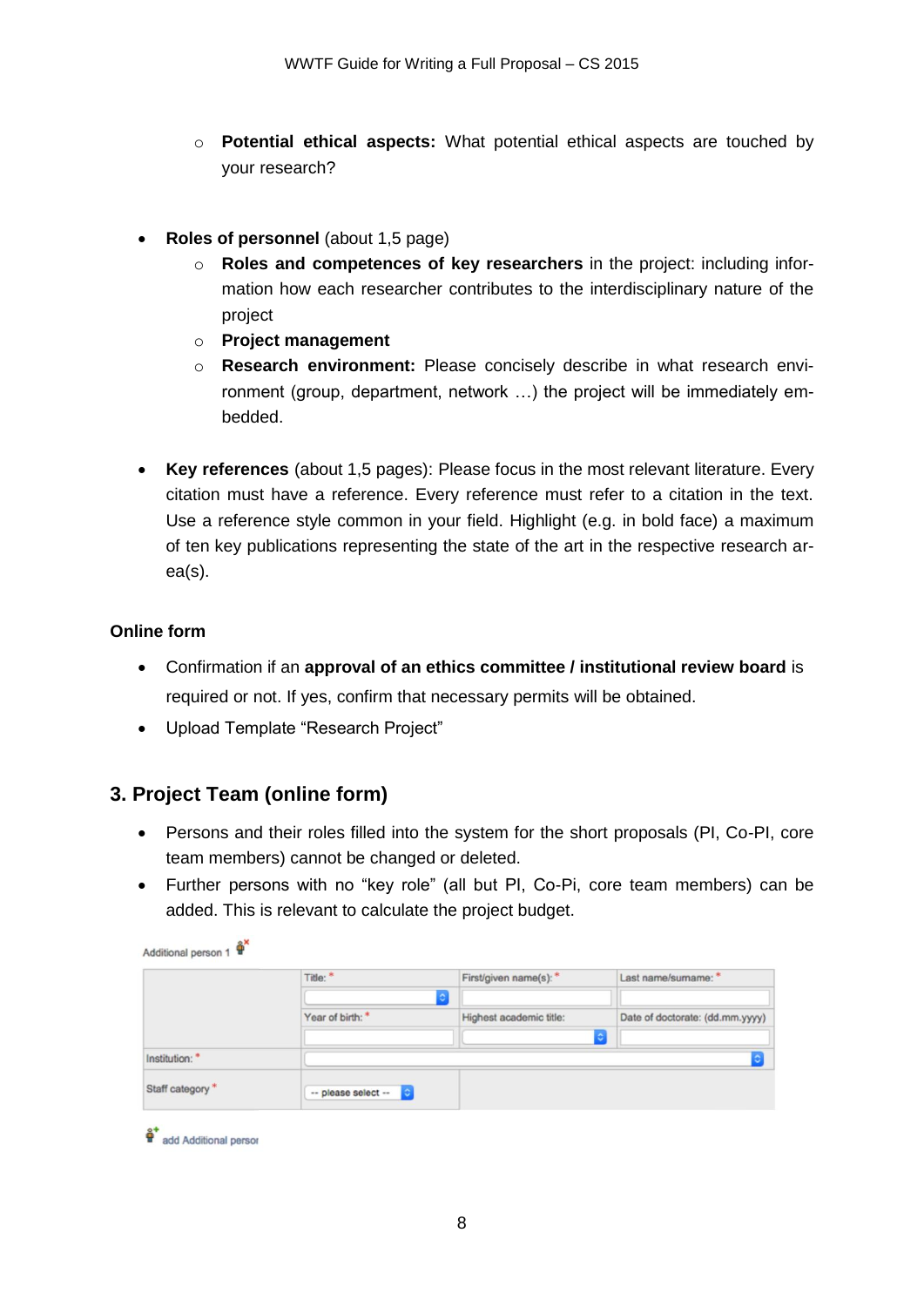*Staff categories: "Senior personnel", "Post-Doc", "PhD student", "Diploma student", "Office, technician"* 

- **Gender Management Policy** (max. 750 characters): Please describe how your project deals with gender equality issues during job announcements, recruitment of staff and working environment.
- **Plans for Human Resources Development** (max. 750 characters): Please describe how your project contributes to human resources development of the team members (e.g., providing opportunities for research, staff exchange, teaching and mentoring).

## **4. Project Budget (online form)**

- **Explanation of Cost Planning** (max. 3.000 characters): WWTF provides substantial funding for scientific projects covering all project related direct costs plus a maximum of 20% overhead (i.e., "indirect costs"). Thus WWTF requires an explanation of your cost planning principles and a detailed planning of personnel costs (which should comprise the major part of the project related costs) as well as planning of project related costs for equipment, materials, travelling, publications, organization of workshops/ conferences/ ... and other project related costs. For cost planning an "WWTF Cost Planning Tool" (Excel file) is available, however, only the numbers provided in Tables 1, 2, and 3 in the submission system will be considered as requested WWTF funding. Please do not upload the excel file. Costs are calculated in **thousands of Euro (with one decimal position only)**, e.g. 305,6 k Euro = 305.600 Euro.
- **Planning of personnel costs** (table 1) includes the names and staff category of all persons listed in part "3. Project Team" are automatically filled. Please first choose the funding source (WWTF, in-kind, WWTF & in-kind) and then add the average yearly time commitment for each project year. Finally, for those persons where WWTF funding is requested, fill in the salary corresponding to a 100% employment in the first project year. The total funding applied for each person will then automatically be colculated including a 3% annual salary increase. At the end of Table 1 you will see the total personnel costs applied for from WWTF.
- **Planning of non-personnel costs** (table 2, project related costs for equipment, materials, travelling, publications, organization of workshops/ conferences/ …, and other costs) shall include a concise description of costs per cost category/ institution as well as the funding applied for.
- **Total funding applied for per institution** (table 3) details the direct costs that will be automatically filled in using the information provided in tables 1 and 2. Kindly add the overhead percentage (i.e., indirect costs) per involved institution as a numeric value between 0.0 (no overheads claimed) and 20 (20% overheads claimed). Finally, Table 3 will give you an overview on the total funding applied for from WWTF per involved institution*.* Note: Minimum funding volume is 200,000 €, the upper limit is 600.000 €.
- You are also asked to tick a checkbox that you are aware of the **overhead policy** of your institution.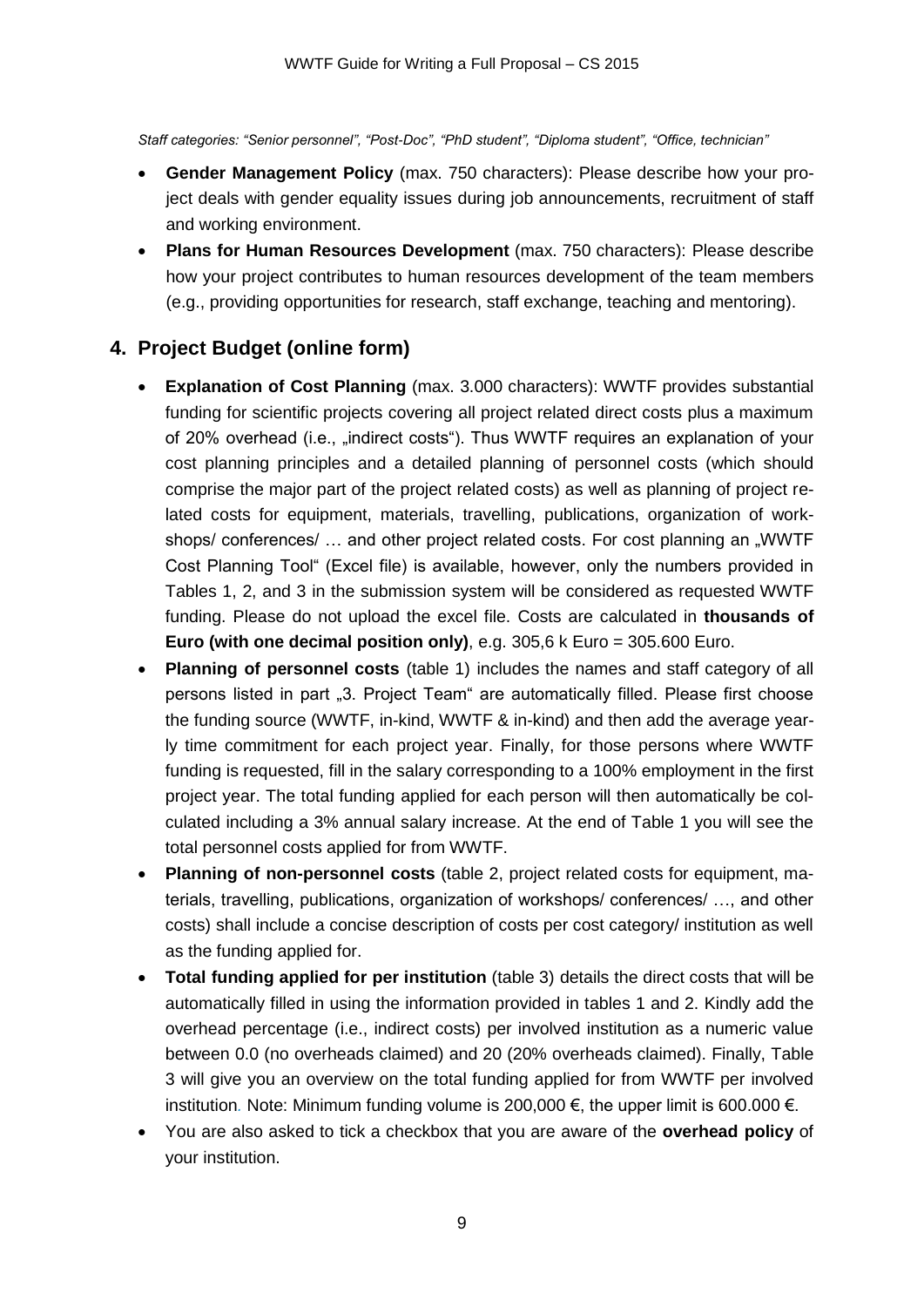Last but not least you must **disclose other applications for funding** of the same project: Is this project (or parts of it) already subject to ongoing requests for funding?

## **5. Affirmations and Authorization**

WWTF requires the Principal Investigator and Core Team Members to sign a print-out of the affirmation form. In addition, WWTF requires that the print-out contains the signatures of the authorized person(s) of all participating institutions to which the persons signing the "Authorization" are affiliated in case of funding.

All signatures are required only on the proposal print-out. Multiple copies of the respective pages might be used for signing. Faxed or scanned and printed pages are accepted.

*Note: Hard copy versions of the submission must be handed in to WWTF office, Schlickgasse 3, 1090 Wien until August 20, 2015, 2pm. Hard copies (including all signatures) via mail service are allowed – post stamp counts and is accepted up to August 20, 2015. Electronic versions only are not regarded as complete submissions.* 

## **6. Appendix**

There is the *option* to update the individual CV files, e.g. either to include recent developments. Please note, that the overall framework for the CV remains the same with regard to the short proposal phase (two page limit):

The "Biographical Sketch" should consist of a one-page CV and a one-page List of Publications (limited to a maximum of ten publications).

A Biographical Sketch must contain the following information:

(i) Higher education including obtained degrees and dates when received

(ii) Appointments

A list, in reverse chronological order, of all the individual´s academic/professional appointments or other work experience.

(iii) Funded projects

A list of up to three funded projects with their running time, funding source, funding sum and the role played in each project.

(iv) Other relevant activities/ experience

A list that demonstrates the broader impact of the individual's professional and scholarly activities that focuses on the creation, integration, and transfer of knowledge.

List of Publications: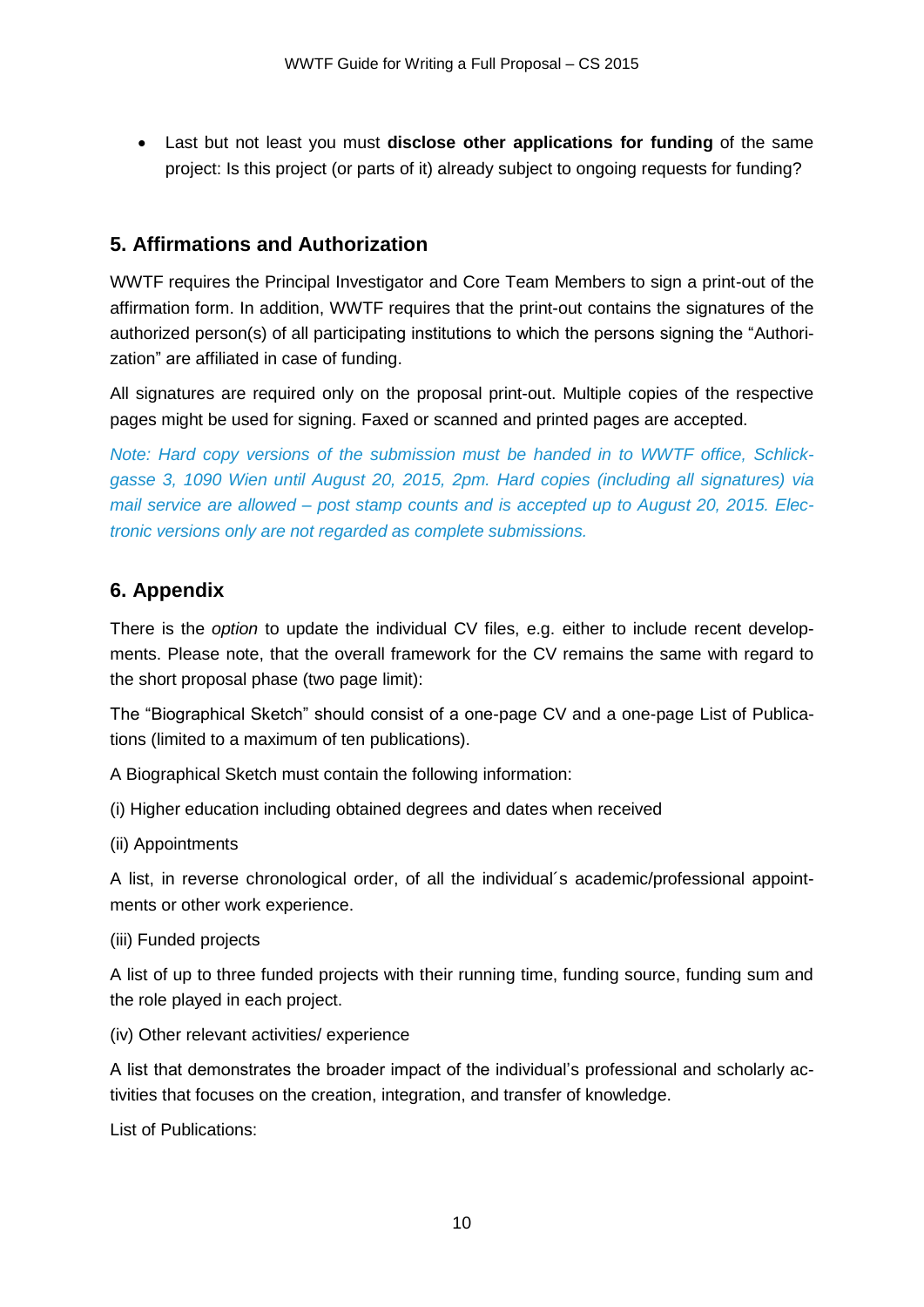A list of up to ten peer-reviewed publications published over the last five years. Mark with an asterisk (\*) those publications most relevant to the proposed research.

# **In Case of Funding**

The **Formal Funding Contract** will be made between WWTF and the Home Institution of the Principal Investigator (for universities according to §27 of the University Law 2002), the PI has full scientific and financial responsibility. Projects may start immediately but **not later than 6 months** after the formal funding decision has been made. During the project duration WWTF pays funding rates half a year in advance to the PI's Home Institution. The PI is then responsible for distribution to the partner institutions (if applicable).

**WWTF monitoring** during the runtime of projects includes annual online reports delivered by the PI to WWTF with an overview on the scientific results achieved, personnel employment and funding spent as well as project outputs. WWTF office also makes site-visits to learn about the project progress and working environment of the personnel employed. WWTF offers the possibility to adopt the work plan according to project needs.

After the project has ended a comprehensive final report must be submitted online. WWTF may organize an **ex-post evaluation** by international peers ("Evaluation Day") for all projects funded within a specific call.



1090 Wien, Schlickgasse 3/12 Tel.: +43-1-402 31 43, Fax: DW-20

office@wwtf.at www.wwtf.at